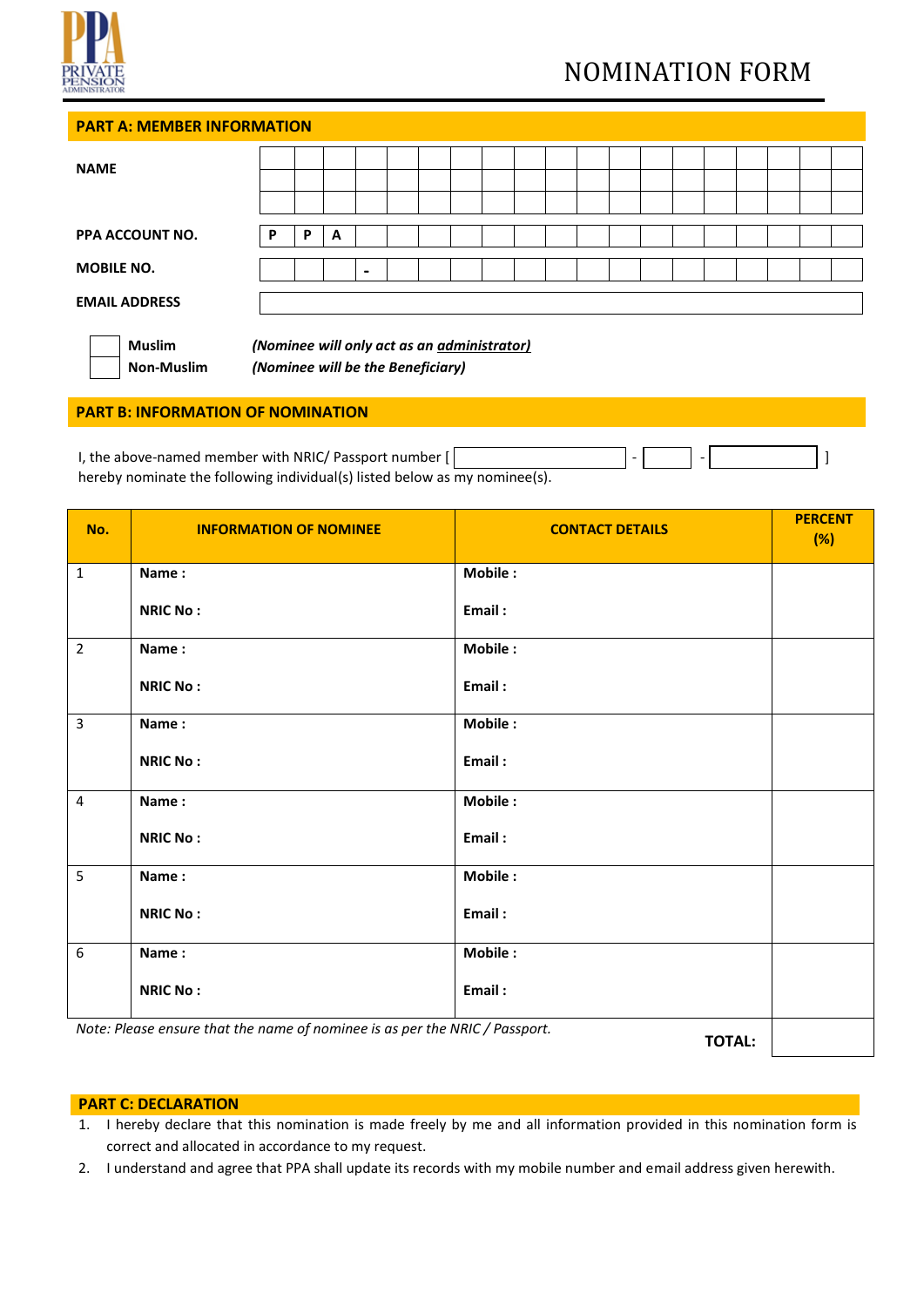

- 3. I hereby attest that the details I have provided to the PRS Provider and registered in the PPA system is the latest, complete and correct.
- 4. I understand that I may exercise my right to conduct a re-nomination at any time and for any reason provided it is witnessed and signed in the presence of a witness.
- 5. I hereby understand that my nomination shall become effective only when a duly completed and witnessed nomination form has been received by PPA or PRS Provider whichever is earlier.
- 6. For Muslim members I understand the nominee will act as an administrator with the responsibility to administer the accrued benefits as an administrator and distribute the accrued benefits in accordance with the Islamic Laws.
- 7. I have read and understand the content of the nomination form as well as its explanatory notes.

| Signature of the PRS Member | Date |
|-----------------------------|------|

## **PART D: WITNESS ATTESTATION**

I, the undersigned, hereby confirm that the statement made by the aforementioned member named in Part A of this Form is true and the same has been executed in my presence as witness. I also confirm that my personal details as provided below are true and correct. I declare that I am not a nominee, a PRS Consultant, an officer of PPA or a PRS Provider or a spouse of the nominee.

|            | Mobile No<br>$\cdot$ |
|------------|----------------------|
| Full Name: | <b>NRIC</b>          |
| Date       | Full Address :       |

| <b>FOR PRS CONSULTANT USE:</b>                                                                                                                                       |                                                                                                                                                 | <b>FOR PRS PROVIDER USE ONLY:</b>                                                                                                                                                    |
|----------------------------------------------------------------------------------------------------------------------------------------------------------------------|-------------------------------------------------------------------------------------------------------------------------------------------------|--------------------------------------------------------------------------------------------------------------------------------------------------------------------------------------|
| <b>Submission by:</b><br><b>PRS Consultant</b>                                                                                                                       |                                                                                                                                                 | <b>Received from:</b><br><b>PRS Member</b><br><b>PRS Consultant</b>                                                                                                                  |
| <b>Consultant Code:</b><br><b>Consultant Name:</b><br><b>Consultant NRIC:</b><br>Consultant H/P No.:<br>Branch Name & Code:<br><b>Consultant Signature:</b><br>Date: | the control of the control of the control of the control of the control of<br><u> 1989 - Andrea Station Books, amerikansk politik (d. 1989)</u> | Checked by:<br>Signature:<br><u> 1980 - Johann Stein, mars and de Britain (b. 1980)</u><br>Date:<br><u> 1989 - Andrea Stadt Britain, amerikansk politiker (</u><br><b>Checklist:</b> |
|                                                                                                                                                                      |                                                                                                                                                 | Supporting documents<br>Accuracy & completeness of form                                                                                                                              |
| <b>FOR PPA USE ONLY</b>                                                                                                                                              |                                                                                                                                                 |                                                                                                                                                                                      |
| <b>Received from:</b>                                                                                                                                                | Status:                                                                                                                                         | Check & processed by:                                                                                                                                                                |
| PRS Provider                                                                                                                                                         | Approved                                                                                                                                        |                                                                                                                                                                                      |
| Member                                                                                                                                                               | Rejected                                                                                                                                        |                                                                                                                                                                                      |
|                                                                                                                                                                      |                                                                                                                                                 | <b>Date</b><br><u> : _______________________________</u>                                                                                                                             |
|                                                                                                                                                                      |                                                                                                                                                 | <b>Time</b>                                                                                                                                                                          |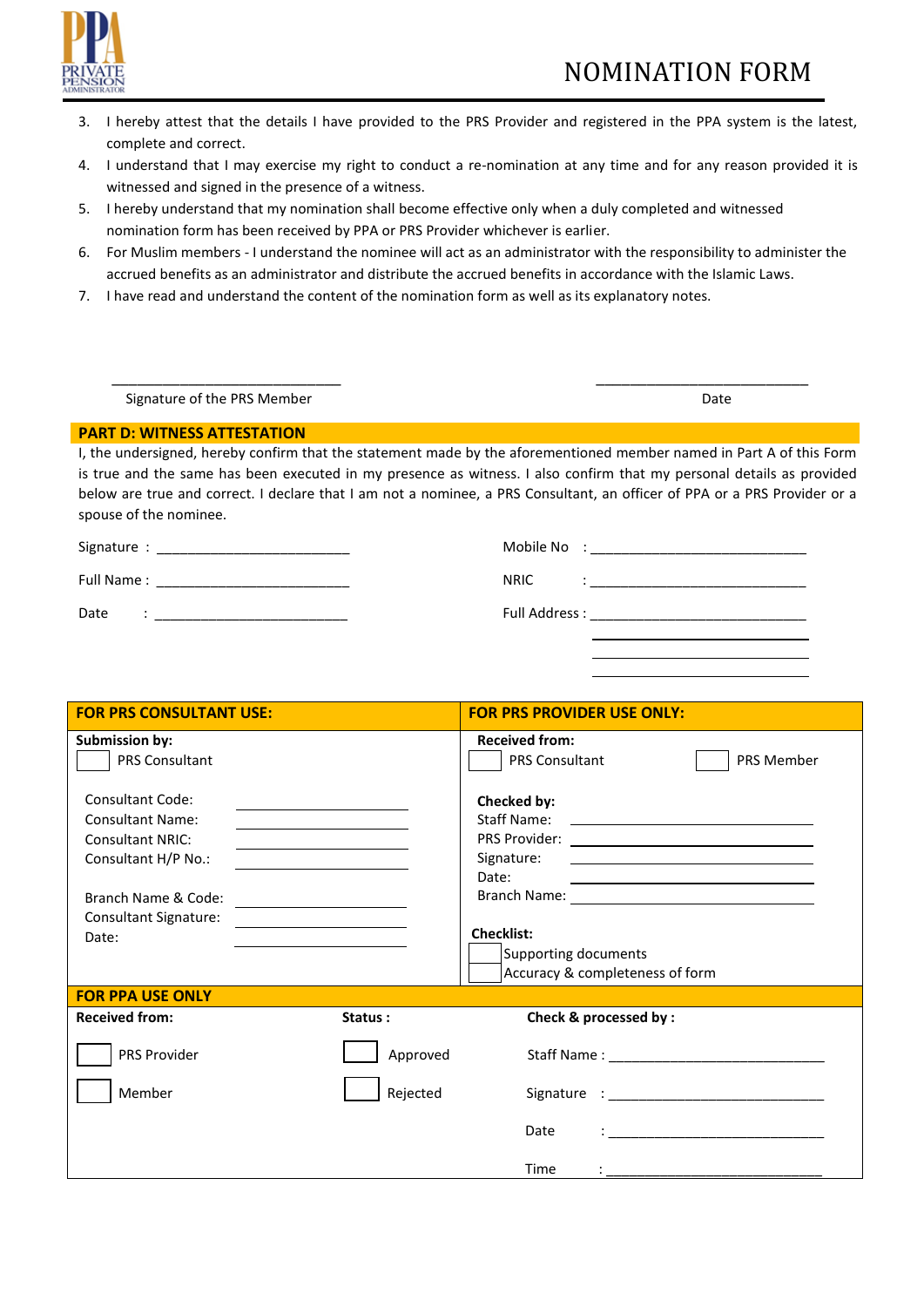## **EXPLANATORY NOTES ON THE NOMINATION FORM**

- 1. This form is for a member to submit an application to nominate qualified individual(s) to be the nominee(s) for their accrued benefits in PRS
- 2. Please use **BLACK INK** pen and write clearly and legibly in **BLOCK LETTERS** to complete this form. Do not use liquid paper/ correction ink/ correction tape on the form and supporting documents
- 3. Please ensure all required supporting documents are submitted following the EXPLANATORY NOTES from page 3 onwards.
- 4. Members are advised to check their nomination status which can be done through PPA or the PRS Provider and update their nomination as and when required.
- 5. The mobile number and email address given herewith shall be updated in PPA's registry.
- 6. Nomination conditions are as follows:
	- Members must be a Malaysian or foreigner having permanent residence status in Malaysia. Members may nominate a minor as a nominee (Please note that for Muslim members, the nominee acts as an administrator and hence the minor will only be able to carry out his duties upon reaching 18 years old. If the member passes away before the minor turns 18 years old, the accrued benefits will be paid to the lawful executor or administrator of the member's estate).
	- Members are to ensure that the nomination form is signed in the presence of and by a witness. Witness criteria are as follows:
		- o Malaysian
		- o Above 18 years old
		- o Of sound mind
		- o Witness cannot be a nominee, a PRS consultant, an officer of PPA or a PRS Provider or a spouse of the nominee.
	- Members may only nominate individuals (people) as a nominee and **ARE NOT ALLOWED to** nominate charities, organizations or society.

Note: *For Muslim members you may wish to consider nominating your next of kin (for example spouse, child, parents) to administer your accrued benefits.* 

- 7. Enforcement of Nomination is as follows:
	- The nomination form shall become effective only when a duly completed and witnessed nomination form has been received by PPA or PRS Provider, whichever is earlier.

#### 8. Revocation of Nomination

A nomination shall be revoked-

- by the death of all nominees during the lifetime of the member;
- by submitting a completed PPA revocation form;
- by any subsequent nomination made in a new nomination form;
- for Muslim members, where a nominee fails to submit the *Withdrawal Upon Death of Member* Form within 1 year from the death of a Muslim member;
- for Muslim members, where nominee is legally incapable to act as an administrator (If revocation occurs, the accrued benefits shall be paid to the lawful executor or administrator of the member's estate. This will not affect the other nominees. Legally incapable nominee would include nominee(s) who is a minor (below 18 years old) or certified as having permanent total disablement or mental disability by medical practitioner registered under the Medical Act 1971 [Act 50]);
- for Muslim members, where a nominee dies before the member (based on allocated percentage); or
- for Muslim members, where a nominee dies after the member and the accrued benefits have not been withdrawn.
- 9. Documents required to make a nomination are as follows:
	- Completed *Nomination form*, and
	- A copy front and back of member's (MyKad/Police Identification Card / Military Identification Card / Permanent Resident Identification Card (MyPR)/passport. Original Identification Card is required for verification of identity.